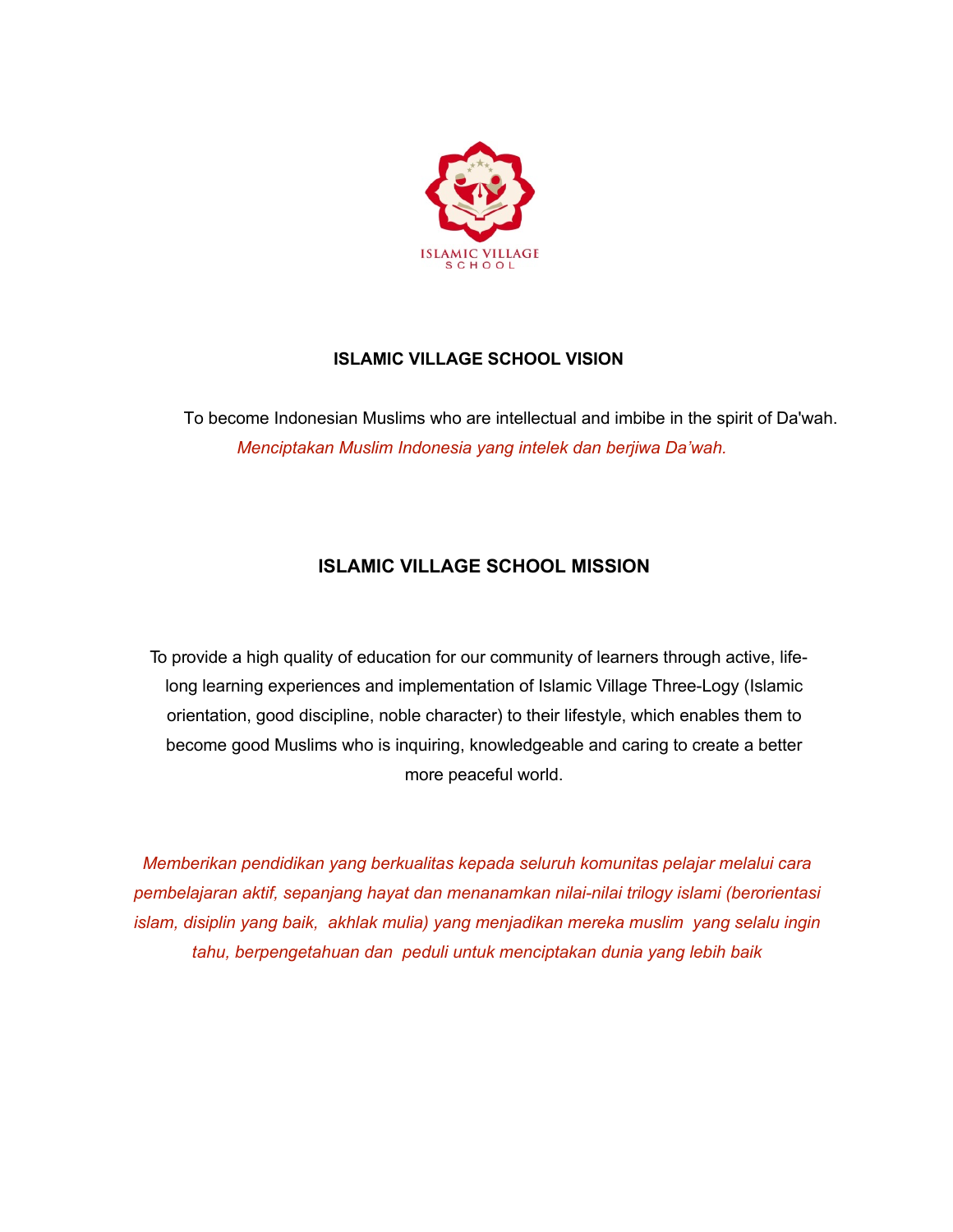### **Academic Integrity Policy**

In line with the mission of the Islamic Village School, the academic integrity regulations are designed and approved by the teaching faculty to promote, nurture and create academic Integrity as core values.

#### **PURPOSE:**

Academic Integrity Policy is designed to support staff and students create a learning community where academic Integrity is taught, expected, and practiced.

As stated by the IBO, Academic Integrity includes a set of values and skills that promote personal Integrity. Academic Integrity also supports good practice in teaching, learning, and assessment (IBO, 2009). In Islamic Village School, we ensure that students understand and have agreed upon the definition of plagiarism. We strive to make sure our students are genuine and principled with all school work, assignments, and essays. Each subject teacher will discuss plagiarism, its consequences, and ways to avoid academic disintegration during the beginning of the school year. Students will take time discussing citations, proper formatting, and understanding the implications of plagiarism. Students must know how to utilize various resources adequately, as this will help reduce academic disintegration. The Learner Profile attributes of being principled and acting with Integrity will allow for personal responsibility. As our students become inquirers, they will develop the skills to pursue their inquiry and research. If plagiarism is suspected in any subject, students are notified and given another opportunity to re-submit their work with parental and office notification

#### **DEFINITION OF ACADEMIC INTEGRITY:**

Academic Integrity is respecting the work and the ideas of other individuals. Appropriate credit and proper acknowledgment must be given when one uses or references another's ideas or creations.

The IB asset sees academic Integrity as values and skills that promote personal integrity and good practice in teaching, learning, and assessment (IB,2011. Pg.2). two relevant concepts are related to Academic Integrity.

#### **INTRODUCTION:**

An essential part of academic Integrity is developing the skills, knowledge, and attitudes to be academically honest. This includes learning the principles of paraphrasing and quotation, citing the work of others according to accept conventions and know what constitutes intellectual property and what limits are placed on using those properties.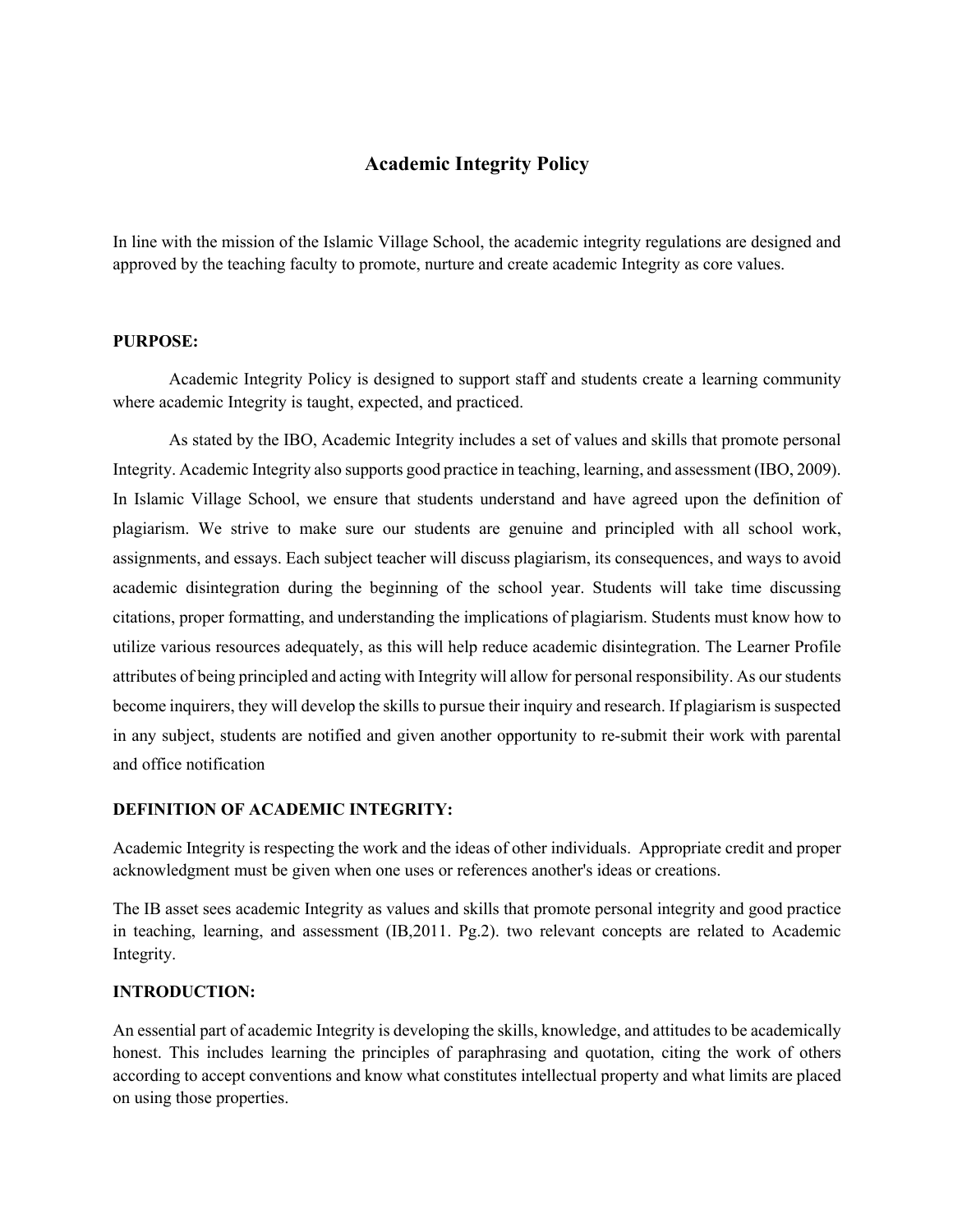"An authentic piece of work is based on the student's unique and original ideas with the ideas and work of others fully acknowledged. Therefore, all assignments for assessment, regardless of their format, must wholly and authentically use that [student's] own language, expression, and ideas. Where the ideas or work of another person are represented within a candidate's work, whether in the form of direct quotation or paraphrase, the source(s) of those ideas or the work must be fully and appropriately acknowledged". (Academic Integrity, IB, July 2011, p. 2).

## **IB LEARNER PROFILE:**

Any staff member, student, or parent who is practicing the attributes of the IB learner profile will, by definition, be practicing Academic Integrity. We encourage learners to be: inquirers, knowledgeable, thinkers, communicators, principled, open-minded, caring, risk-takers, balanced, and reflective. Moral learning requires students to be honest and ethical in referencing sources of knowledge and ideas in their work.

## **DEFINITIONS OF MALPRACTICE (adapted from Academic Integrity, IB, July 2011, p. 19-22):**

- Plagiarism Representation of the ideas or work of another person as the student's own.
- Collusion Supporting malpractice by another student, allowing one's work to be copied or submitted for assessment by another.
- Duplication of work Presentation of the same work for different assessment components and IB requirements.
- Misconduct during an examination Malpractice includes any other behavior that gains an unfair advantage for a student or affects another student's results.

## **EXAMPLES:**

### **Plagiarism**

1. They are copying what someone else has written without using quotation marks and appropriate citations. There are particular rules or conventions about citing someone else's work, and those rules must be followed. Islamic Village School using APA and MLA as our citation Method.

Note: "The IB does not prescribe which style of referencing or citation method should be used by students. However, the minimum information required in the MYP for identifying sources includes the name of the author, date of publication, the title of the source, and page numbers as applicable." MYP: From principles into practice, p. 38.

- 2. Using someone else's ideas and putting them in your own words (paraphrasing) without appropriate citation.
- 3. Just as with printed materials, all Internet sources, CD-ROMs, DVDs, electronic media, email messages, and conversations must be cited appropriately.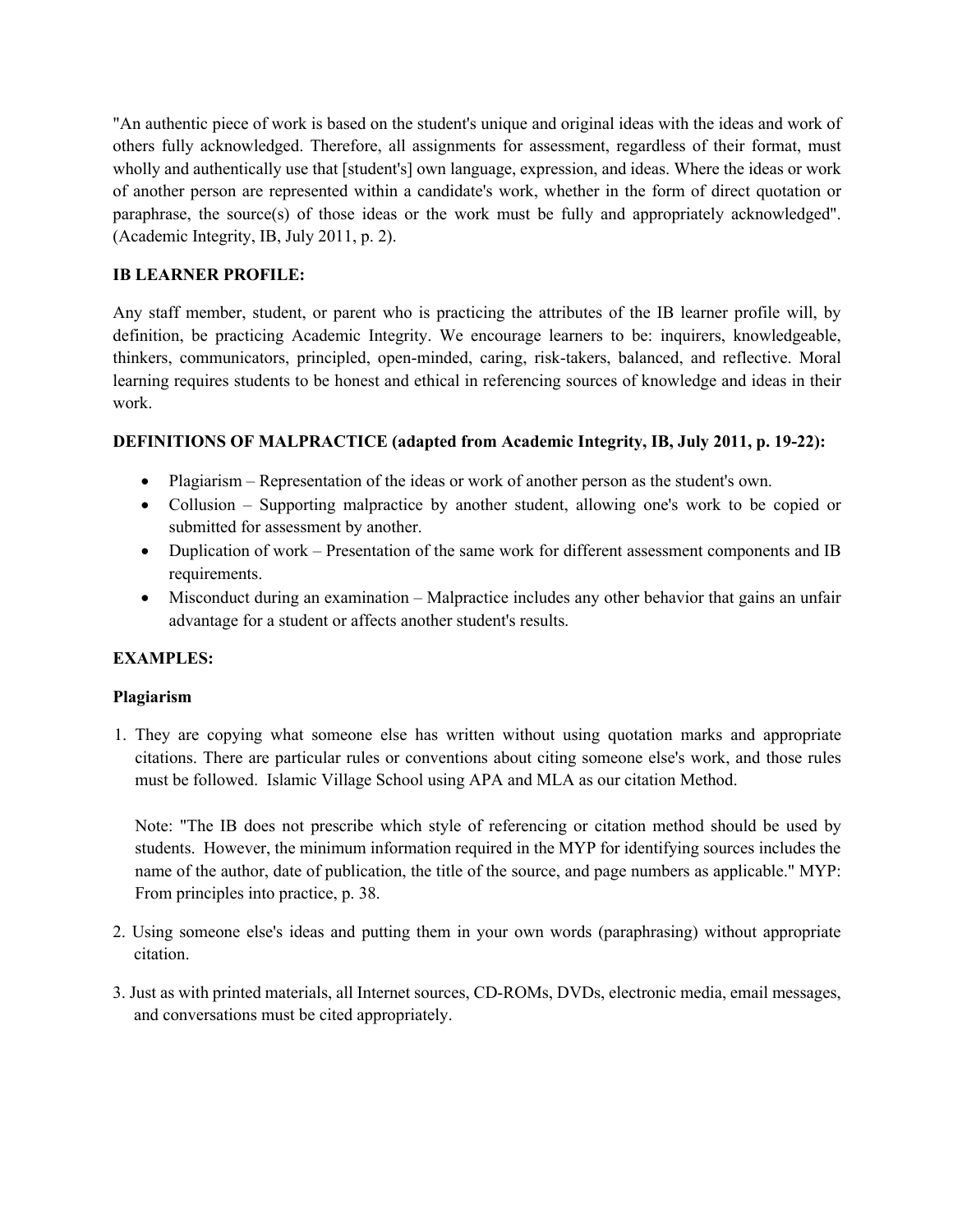### **Collusion**

- 1. Copying someone's work and presenting it as your own.
- 2. Allowing someone to copy your work and present it as their own.

#### **Collaboration**

Working with others on a common aim should not result in a member of the group copying or submitting the work of other members for assessment.

Please note the following:

- Students are encouraged to collaborate in some instances; for example, they might create a data table in the sciences. The data tables will be identical, but all other required parts of the lab must be individual work.
- Students are expected to follow the guidelines of specific collaborative group assignments to accurately reflect the contributions of all group members to the assignment.
- The assessment task-specific clarifications can assist in identifying the elements that are expected to be a collaborative group effort and those, if any, that are to be individual endeavors.

### **Duplication of work:**

Submitting the same position to satisfy different IB program requirements as part of an interdisciplinary unit, students may occasionally submit the same assignment to more than one teacher to fulfill varying requirements in different subjects. If this is the case, it should be stated explicitly in the task-specific clarifications provided to students.

#### **Intellectual property:**

"The concept of intellectual property is potentially a difficult one for [students] to understand because there are many different forms of intellectual property rights, such as patents, registered designs, trademarks, moral rights, and copyright. [Students] must at least be aware that forms of intelligent and creative expression for example, works of literature, art or music must be respected and are generally protected by law." (Academic Integrity, IB, July 2011, p. 2)

The Fair Use for Copyrighted Materials doctrine allows students and staff to use excerpts from songs or videos without explicit permission for an educational purpose for a limited time. Any works used must be cited appropriately.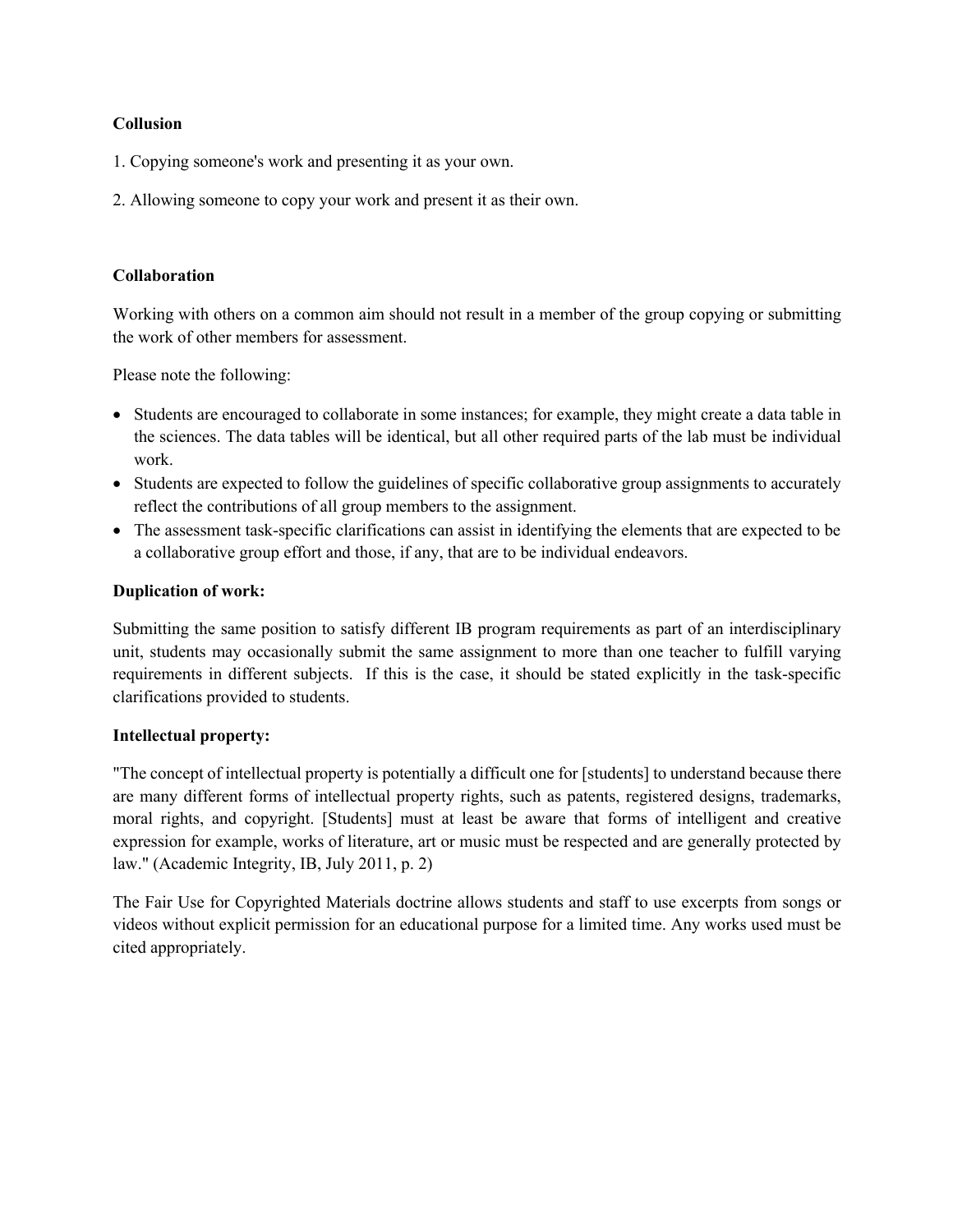#### **SCHOOL'S RESPONSE TO ACADEMIC MALPRACTICE:**

When teachers (who may use web-based detection programs) suspect that a student has committed academic malpractice, they must report the incident to the appropriate IB program coordinator. The coordinator will investigate and will decide as to whether there is sufficient evidence to take action.

1. If there is sufficient evidence to take action, the coordinator will:

- a. Record the incident in the student's academic record.
- b. Report the incident to the head of school.
- c. Contact the parents to arrange a meeting to review the Academic Integrity policy.
- d. Set guidelines for proper completion of the assignment.

2. In cases of academic malpractice, students may not be given a mark for the assignment, nor may the assignment be submitted to the IB for assessment. Revised assignments may be marked or abandoned, assuming that all external deadlines are met.

#### **Procedures and Penalties**

Once plagiarism or academic disintegrity is suspected, the teacher will meet with the student to review the consequences of the action and arrange the appropriate consequences after the offenses have been established.

#### **First Offence**

- The student will be required to complete the assignment needed again in a supervised In-school suspension within a given time frame. A zero will be recorded in the mark book until the assignment is re-submitted, and then it will be marked as completed (to at least a minimum quality of Level 1). If the student chooses not to complete the assignment by the due date specified by the teacher, the mark of zero will be included in the final mark calculation;
- The student's parent/guardian will be made formally aware of the situation by the teacher through direct contact or in writing.

### **Second Offence**

- A re-write opportunity will be given, a zero mark will be assigned if not completed, and the Administration will set a one-day out-of-school suspension.
- The student's parent/guardian will be made formally aware of the situation by the Administration that this is a repeat offense;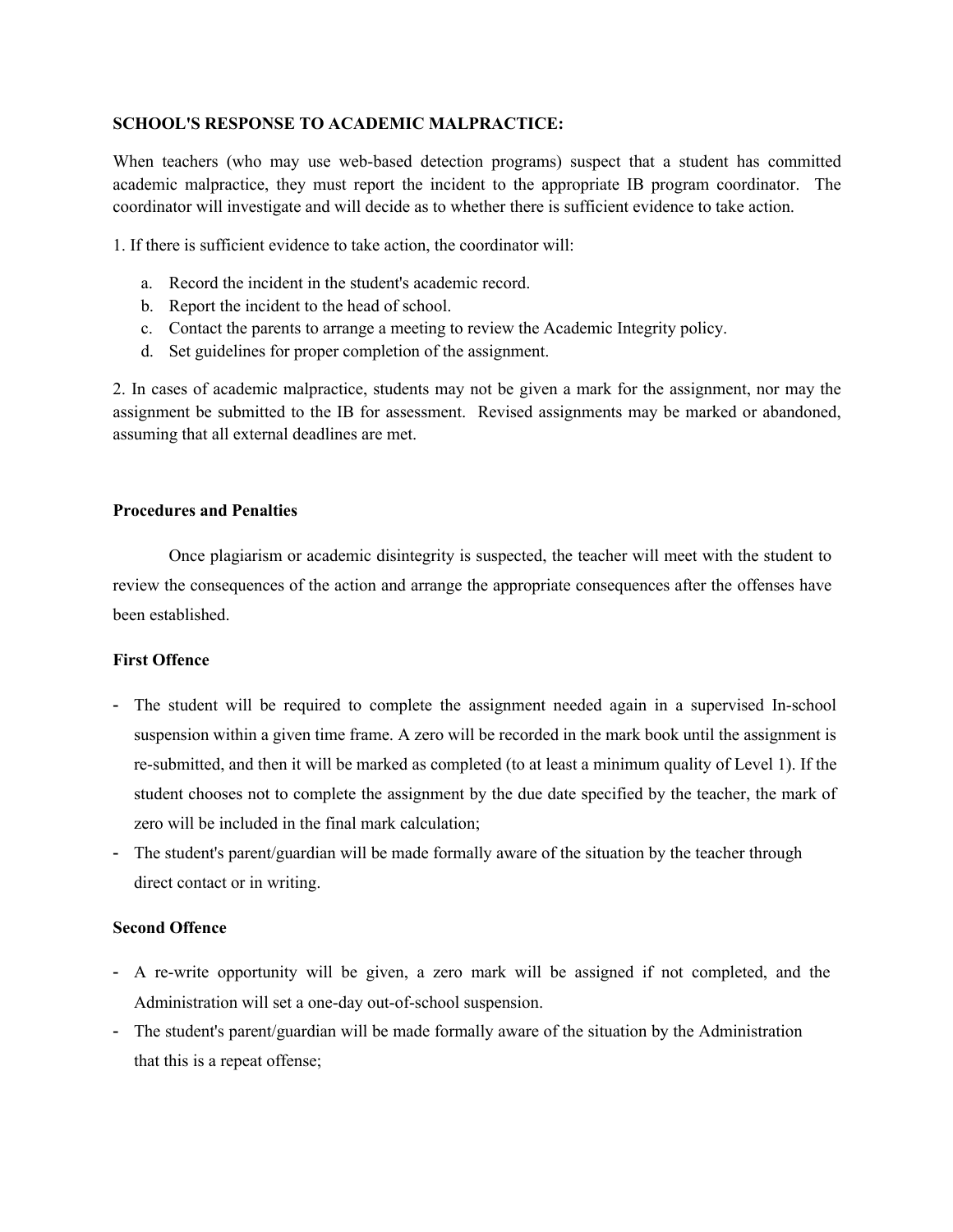### **References**

International Baccalaureate Organization (July 2011), Academic Integrity Policy, Cardiff, Wales. International Baccalaureate Organization (March 2011), General Regulations, Cardiff, Wales.

> Tangerang, December 2020 Approved By, Head Of School

Asyfida Zanjabila, S.Psi